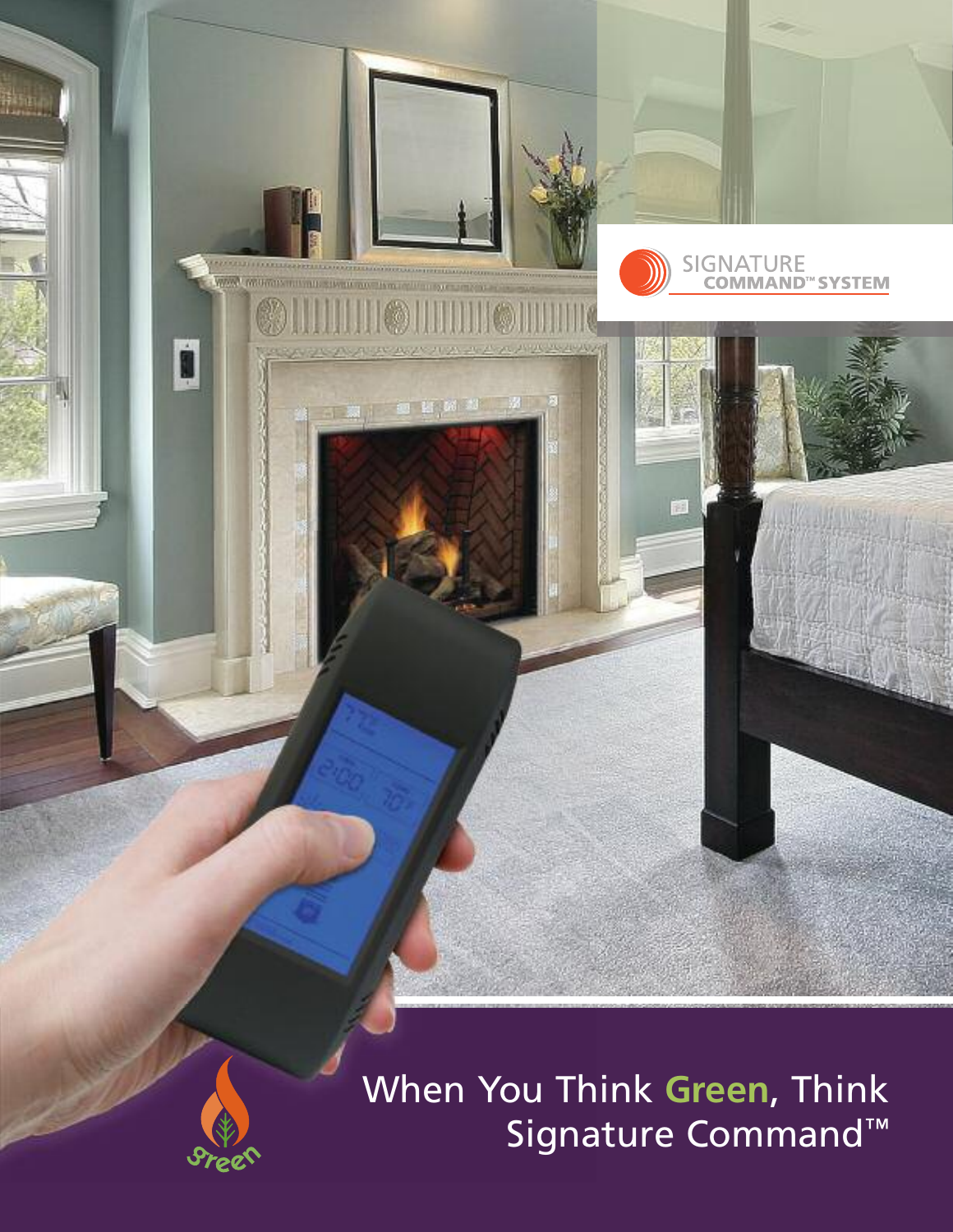# **The Most Innovative and Energy Efficient Fireplace Control System Available Today**

The Signature Command™ System is the most feature enhanced and energy efficient collection of fireplace components on the market today. Unlike any other fireplace available, the addition of Signature Command™ gives you the control to make your fireplace the most energy efficient and convenient to operate. Featuring an electronic ignition system and the option of cold climate pilot and flame height control at the touch of a button, automatic battery backup system, accent lighting control and blower speed with time delay control, you'll enjoy the comfort of your fireplace like never before. And, with our innovative Touch Screen thermostat remote control including the "Smart Mode®" feature, your fireplace will be the most energy efficient **Green** fireplace system on the market today.

# **The "SC" Signature Command™ System**

#### **Command Center Control**

The touch button Command Center allows you to control all of your fireplace functions and set ups from one control with the touch of a button. It's easily accessible from the front access panel of the fireplace. The Command Center comes standard with every "SC"& "TSC" system

- 1. On/Off 3 step variable flame height adjustment with a touch of a button.
- 2. Automatic uninterrupted battery back-up during power outages.
- 3. Pilot selection option Choice of cold climate standing pilot or the energy efficient SC intermittent pilot.
- 4. Memory shut off remembers your favorite setting the next time the fireplace is turned on.
- 5. Convenient diagnostic code indication lights.
- 6. Remote receiver built-in for choice of an easily added optional remote control transmitter.



#### **Convenient Wall Control** (as shown in image on cover and opposite page)

Never get on your hands and knees again! The Command Center can be wall mounted with the SCSWEK wall mounting kit, giving you total control of your fireplace from one convenient, upright location. Everything is done with just a touch of a button right from the wall.

#### **Optional A/C Accessory Module**

The A/C accessory module gives you control of three optional 120V A/C powered accessories from the (TSFSC) Full Function Touch Screen remote control.

- 1. Three speed blower control and time delay setting let you set the blower to turn on and off to get the most heat in the most comfortable and efficient way possible
- 2. Accent lighting with 3 levels of adjustment
- 3. An on/off auxiliary control to manage extra 120V A/C accessories such as ceiling fans, waterfalls or extra room accent lighting, as shown in image on opposite page.

The addition of the A/C module and full function touch screen remote control turns any fireplace with the standard SC system into the most feature enhanced and innovative system on the market today.

#### **AUTOMATIC BATTERY BACK UP**

Our fireplace operation is uninterrupted. stays on. Competitor models require the outage, meaning these fireplace dark for a flashlight, find their batteries, get down on the floor and get into their fireplace to install them in the dark.

**The Signature Command is always ready when you are.**

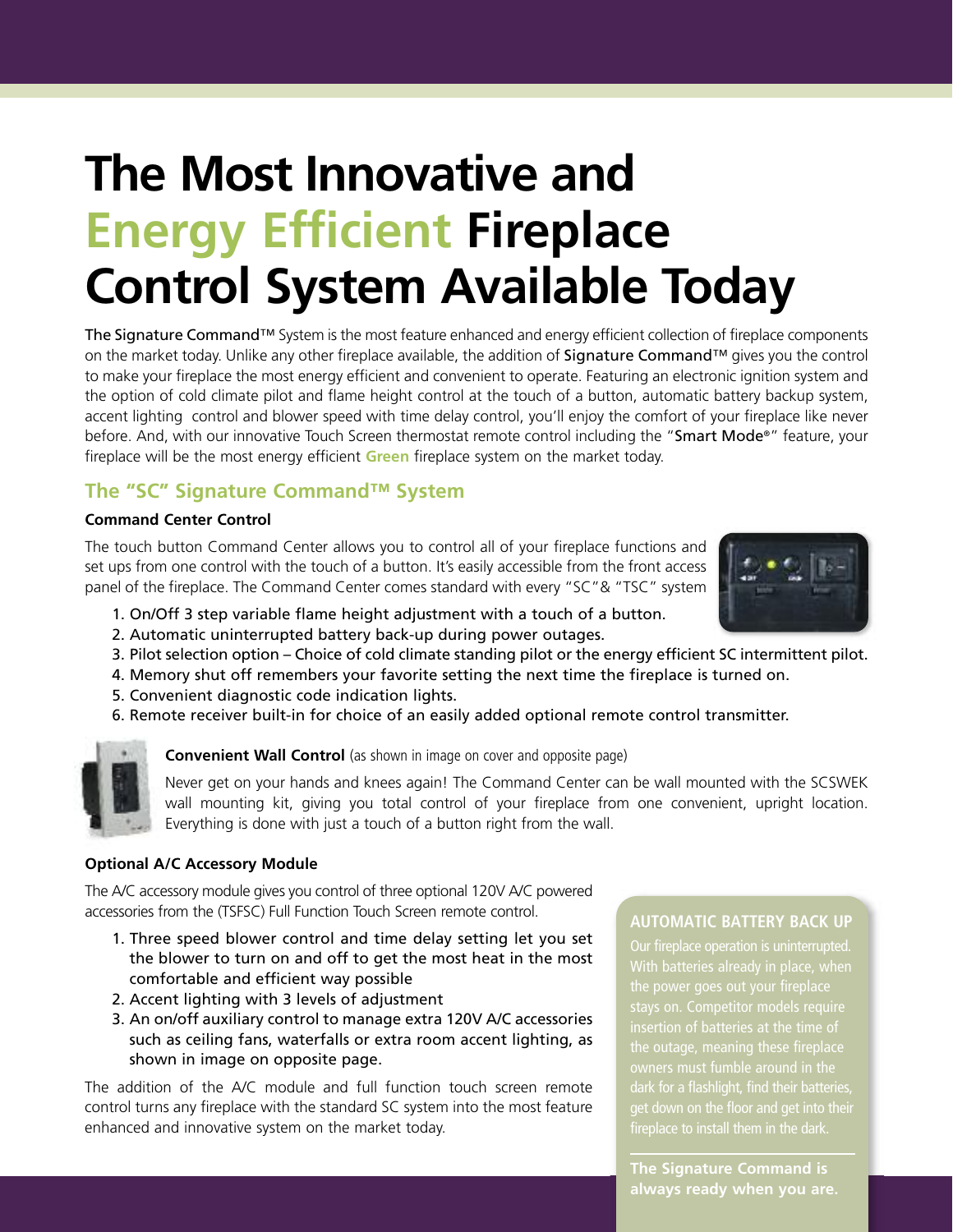

#### **PILOT SELECTION OPTIONS**

In cold climates flues must be kept warm - but that doesn't mean we should all have to leave the pilot on. If you live in a moderate climate and don't use your fireplace 6-8 months out of the year, take advantage of the energy efficient intermittent pilot with savings up to \$200 a year on fuel!

**Unlike many competitors' systems which require A/C to function, the Basic Signature Command™ system can be installed where no power is available.**

*Shown with rear burner turned down and accent lights active.*

## **The "TSC" Total Signature Command™ System**

The Total Signature Command™ System comes standard with all the exciting features of the SC system listed above as well as the A/C accessory module for added control features. In addition, for those fireplace models with a rear burner shut down feature (which gives you the elegance of fire and flame but lowers the heat output as much as 70% when heat is not needed and the ambience of a fire still is), your TSC system allows you to control the rear-burner shutdown from your remote control as well.

The TSC system is completely controlled by the (TSFSC) Full Function Touch Screen remote control with the energy efficient "Smart Mode®" thermostat. You can't find a more feature enhanced and energy efficient fireplace control system on the market today than the Total Signature Command™ System. Available exclusively on Monessen, Majestic and Vermont Castings branded products.



*Shown with accent lights active.*